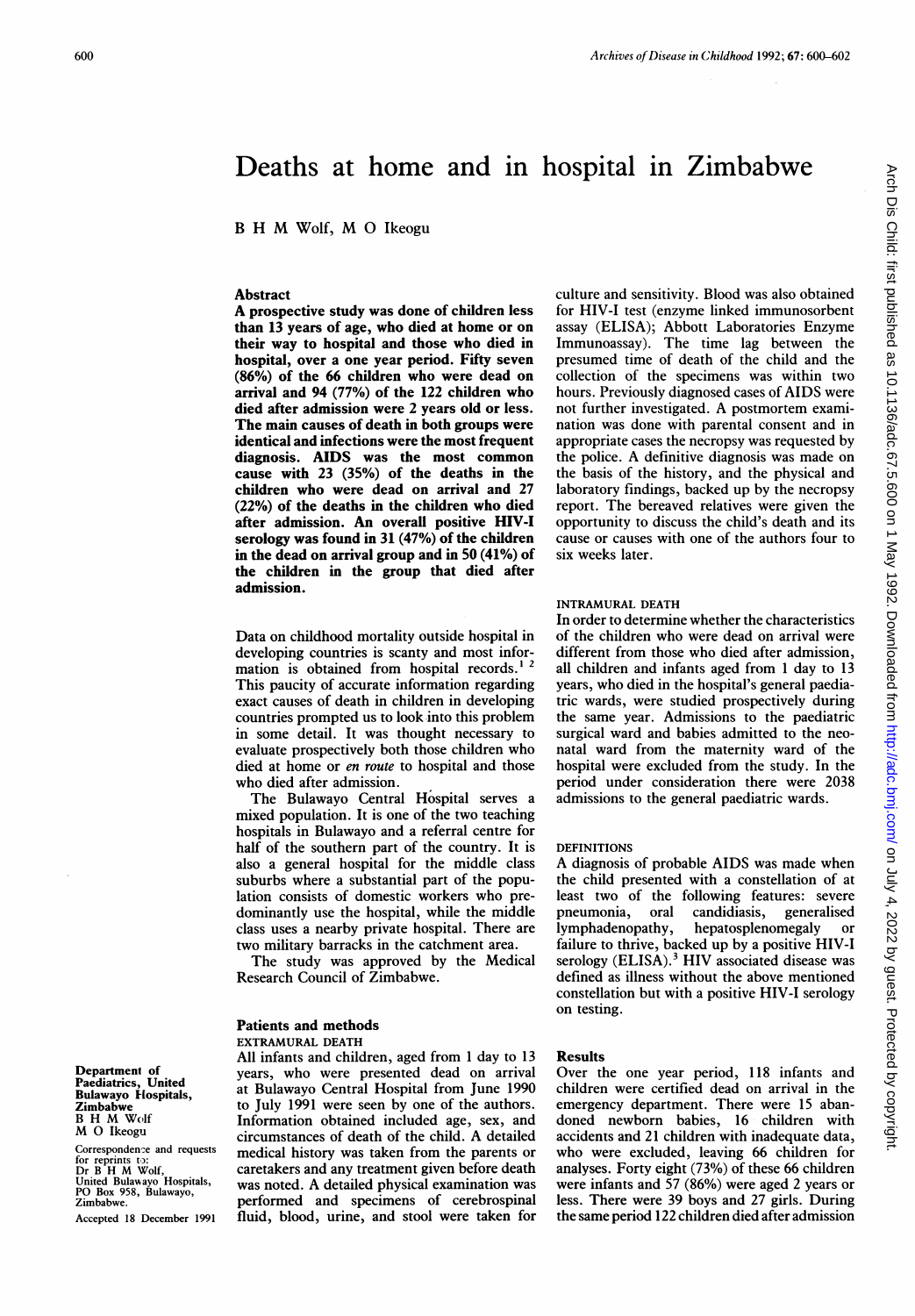on the general paediatric wards. In this group 69 (57%) were infants and 94 (77%) were aged 2 years or less. There were 54 boys and 68 girls in the admitted group. The figure shows the age distribution of both the children who died outside the hospital and those who died after admission.

#### CAUSES OF EXTRAMURAL DEATH

Table <sup>1</sup> shows the causes of death in the 66 children who were dead on arrival. The most frequent cause of death was AIDS which was diagnosed in 23 children (35%). Of these, 14 were diagnosed on previous hospitalisation. In the nine previously undiagnosed cases, multiple micro-organisms were isolated on culture of various body fluids (table 2). An overall positive HIV-I serology was found in 31 of the 66 children (47%).

#### CAUSES OF INTRAMURAL DEATH

In the same period, 2038 children were admitted of whom <sup>122</sup> died, <sup>a</sup> mortality of 6%. Table <sup>3</sup>

Table <sup>1</sup> Causes of death in 66 fully analysed children who were dead on arrival

| Cause                                    | No~(%)<br>of children                                                   |
|------------------------------------------|-------------------------------------------------------------------------|
| AIDS                                     | 23 (35)                                                                 |
| Pneumonia (HIV associated, $n=7$ )       | 12 (18)                                                                 |
| Sepsis                                   | 6 (9)                                                                   |
| Heart disease                            | 4<br>(6)                                                                |
| Gastroenteritis (HIV associated, $n=1$ ) |                                                                         |
| <b>Malnutrition</b>                      |                                                                         |
| Anaemia                                  | $\begin{array}{c} 3 & (5) \\ 2 & (3) \\ 2 & (3) \\ 2 & (3) \end{array}$ |
| Cerebrovascular accident                 |                                                                         |
| Prematurity                              | $\bar{2}$ (3)                                                           |
| Aspiration                               | (3)                                                                     |
| Miscellaneous:                           |                                                                         |
| <b>Meningitis</b>                        |                                                                         |
| Congenital syphilis                      |                                                                         |
| Pulmonary tuberculosis                   |                                                                         |
| Obstructive uropathy                     |                                                                         |
| Paraffin ingestion (pneumonitis)         |                                                                         |
| Asphyxia                                 |                                                                         |
| Haemorrhagic disease of newborn          |                                                                         |
| Anaphylactic shock                       |                                                                         |



Age distribution of 66 children who were dead on arrival and 122 children who died after admission.

| Micro-organisms            | <b>Specimen</b> | No ol<br>$children^*$ |
|----------------------------|-----------------|-----------------------|
| Mycobacterium tuberculosis | Pericardium     |                       |
| Escherichia coli           | <b>Blood</b>    |                       |
|                            | Pericardium     |                       |
| Klebsiella                 | <b>Blood</b>    |                       |
|                            | CSF             |                       |
|                            | Urine           |                       |
| Streptococcus pneumoniae   | Percardium      |                       |
| Streptococcus D            | Pericardium     |                       |
| <b>Micrococcus</b>         | Blood           |                       |
| Staphylococcus epidermidis | Blood           |                       |
| Pseudomonas                | Blood           |                       |

everal children had more than one kind of micro-organism. CSF=cerebrospinal fluid.

Table 3 Causes of death in 122 children who died after admission in hospital

| Cause                                    | $No$ $(\%)$<br>of children |
|------------------------------------------|----------------------------|
| <b>AIDS</b>                              | 27 (22)                    |
| Pneumonia (HIV associated, $n=16$ )      | 26(21)                     |
| Heart disease (HIV associated, $n=1$ )   | 13 (11)                    |
| Sepsis (HIV associated, $n=1$ )          | 9 (7)                      |
| Meningitis (HIV associated, $n=2$ )      | 9(7)                       |
| Gastroenteritis (HIV associated, $n=3$ ) | 7<br>(6)                   |
| <b>Malnutrition</b>                      | 5<br>(4)                   |
| Congenital syphilis                      | 4<br>(3)                   |
| Seizures (intractable)                   | 4<br>(3)                   |
| Neoplasma                                | $\frac{3}{3}$<br>(2)       |
| Neuromuscular disorder                   | (2)                        |
| Miscellaneous:                           |                            |
| Biliary atresia                          |                            |
| Renal failure                            |                            |
| Prematurity                              |                            |
| Haemorrhagic disease of the newborn      |                            |
| Pharyngeal abscess                       |                            |
| Diphtheria                               |                            |
| Kernicterus                              |                            |
| Uropathy                                 |                            |
| Intoxication                             |                            |
| Neonatal tetanus                         |                            |
| <b>Suicide</b>                           |                            |
| Rabies                                   |                            |

shows the causes of death in these children. Twenty seven (22%) children were thought to have died of AIDS. An overall HIV-I seropositivity was found in 50 children (41%).

Comparison between the causes of death in the two groups revealed an essentially similar pattern with the exception of meningitis, which was relatively under-represented in the group of children who were dead on arrival.

## **Discussion**

The study shows that the pattern of deaths of infants and children at home and in hospital are similar. Lack of reporting of the deaths at home causes falsely low hospital mortality rates as many of these children would have probably died anyway even if they managed to be admitted.

As expected, the mortality was highest in the lower age groups with the first two years accounting for 86% and 77% of the deaths in the groups of children who were dead on arrival and died after admission, respectively. Out of the total number of deaths, infants accounted for 73% in the group of children who were dead on arrival and 57% in the group who died after admission. A similar observation was made by Choudhary and Jayaswal in a prospective study on childhood mortality in India.4 The main causes of death in both of the groups were identical and infections were the most frequent